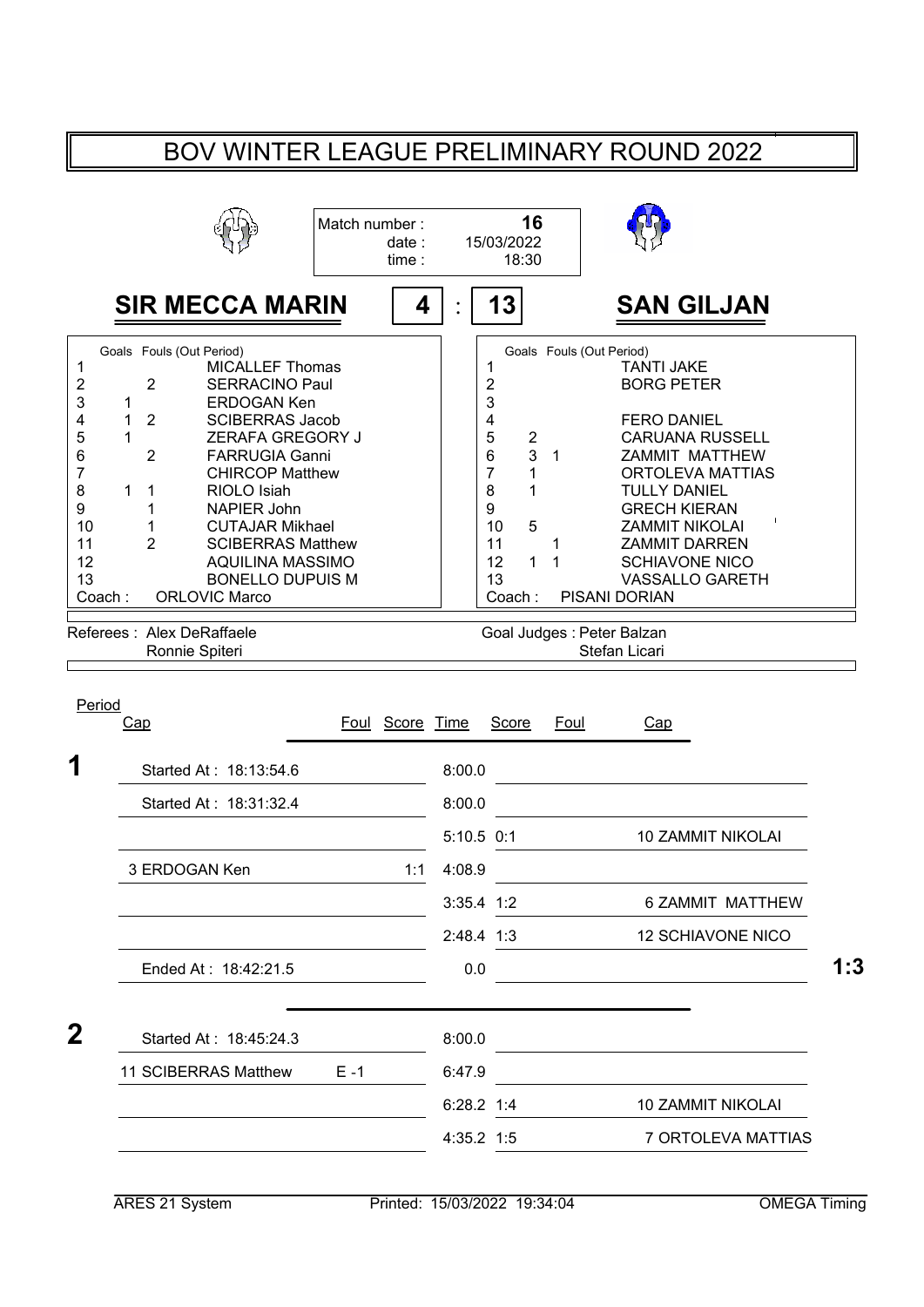| Period<br>Cap          |         | Foul Score Time |              | Score          | <u>Foul</u> | Cap                                                                                                                   |
|------------------------|---------|-----------------|--------------|----------------|-------------|-----------------------------------------------------------------------------------------------------------------------|
| 9 NAPIER John          | $E - 1$ |                 | 3:57.1       |                |             |                                                                                                                       |
|                        |         |                 |              | 3:51.4 TIMEOUT |             |                                                                                                                       |
|                        |         |                 | $3:38.2$ 1:6 |                |             | 8 TULLY DANIEL                                                                                                        |
|                        |         |                 |              | 2:02.4 1:7     |             | 6 ZAMMIT MATTHEW                                                                                                      |
| 2 SERRACINO Paul       | $E - 1$ |                 | 1:16.3       |                |             |                                                                                                                       |
|                        |         |                 | $1:04.8$ 1:8 |                |             | <b>10 ZAMMIT NIKOLAI</b>                                                                                              |
| 8 RIOLO Isiah          | $E - 1$ |                 | 37.5         |                |             |                                                                                                                       |
| 11 SCIBERRAS Matthew   | $E - 2$ |                 | 31.7         |                |             |                                                                                                                       |
|                        |         |                 |              | 28.0 1:9       |             | 10 ZAMMIT NIKOLAI                                                                                                     |
| 8 RIOLO Isiah          |         | 2:9             | 3.1          |                |             | <u> 1980 - Johann Barbara, martxa amerikan personal (</u>                                                             |
| Ended At: 18:59:44.0   |         |                 | 0.0          |                |             |                                                                                                                       |
| Started At: 19:04:02.4 |         |                 | 8:00.0       |                |             |                                                                                                                       |
| 4 SCIBERRAS Jacob      | $P - 1$ |                 | 7:14.8       |                |             |                                                                                                                       |
|                        |         |                 |              | 7:14.8 2:10    |             | <b>10 ZAMMIT NIKOLAI</b>                                                                                              |
| 5 ZERAFA GREGORY J     |         | 3:10            | 3:56.8       |                |             |                                                                                                                       |
|                        |         |                 | 2:03.7       |                | $E - 1$     | <b>11 ZAMMIT DARREN</b>                                                                                               |
|                        |         | <b>TIMEOUT</b>  | 2:02.9       |                |             |                                                                                                                       |
|                        |         |                 | 1:37.8       |                | $E - 1$     | <b>12 SCHIAVONE NICO</b>                                                                                              |
| 6 FARRUGIA Ganni       | $E - 1$ |                 | 23.5         |                |             |                                                                                                                       |
|                        |         |                 |              | 20.5 3:11      |             | 6 ZAMMIT MATTHEW                                                                                                      |
| Ended At: 19:16:36.7   |         |                 | 0.0          |                |             |                                                                                                                       |
| Started At: 19:19:36.7 |         |                 | 8:00.0       |                |             | <u> 1989 - Johann Barn, mars ann an t-Amhain Aonaich ann an t-Aonaich ann an t-Aonaich ann an t-Aonaich ann an t-</u> |
| 6 FARRUGIA Ganni       | $E - 2$ |                 | 6:40.8       |                |             |                                                                                                                       |
|                        |         |                 | 6:21.8       |                | $E - 1$     | 6 ZAMMIT MATTHEW                                                                                                      |
| 4 SCIBERRAS Jacob      |         | 4:11            | 5:32.6       |                |             |                                                                                                                       |
| 4 SCIBERRAS Jacob      | $E - 2$ |                 | 3:49.0       |                |             |                                                                                                                       |
|                        |         |                 |              | 3:49.0 TIMEOUT |             |                                                                                                                       |